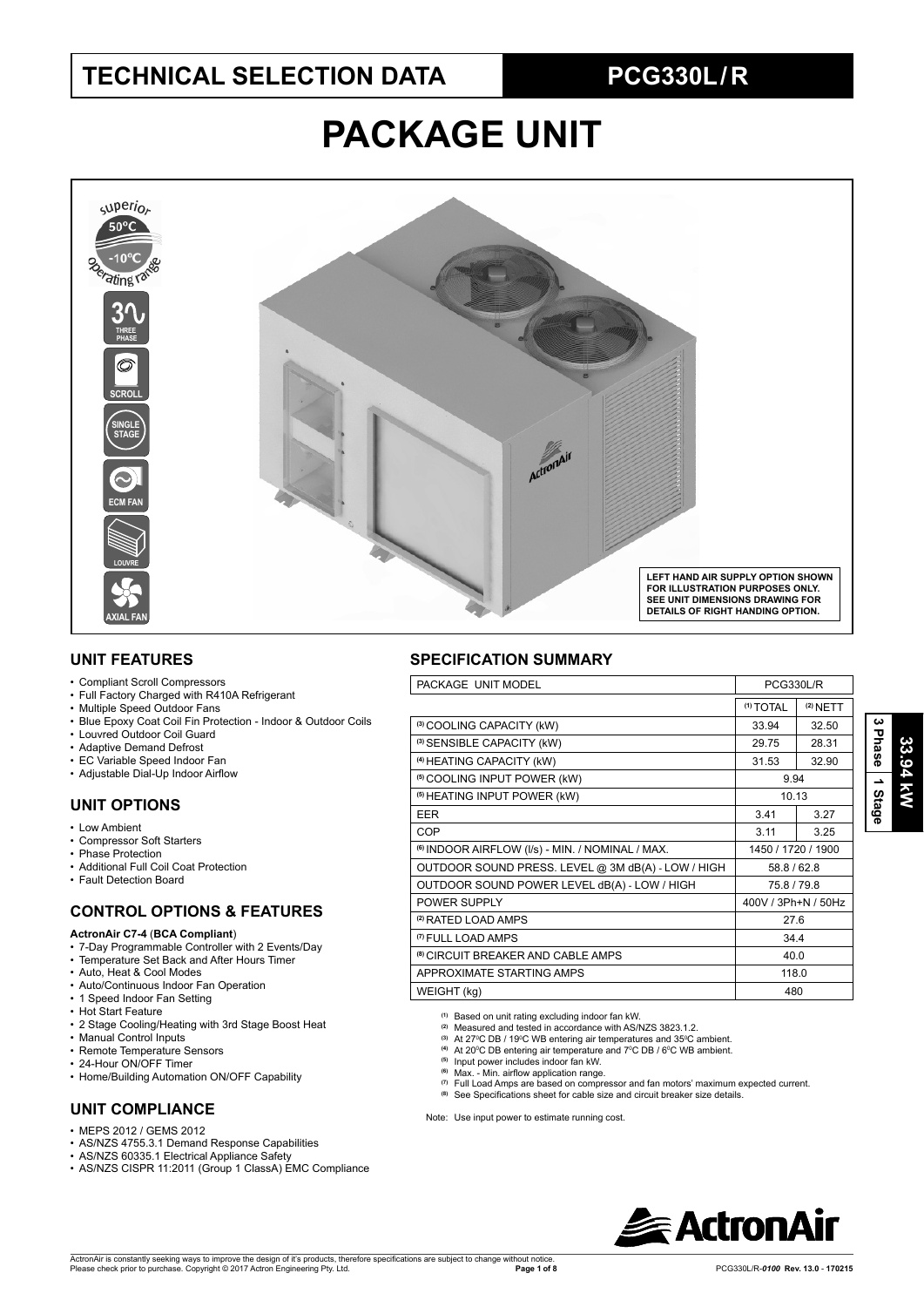# **CAPACITY SELECTION DATA PCG330L / R**

**COOLING PERFORMANCE**

|                     | <u>UUULIINU FENFUNIMAINUE</u> |                 |       |       |       |       |       |                                         |       |       |       |       |       |
|---------------------|-------------------------------|-----------------|-------|-------|-------|-------|-------|-----------------------------------------|-------|-------|-------|-------|-------|
| <b>AIR ENTERING</b> |                               | <b>TOTAL</b>    |       |       |       |       |       | <b>TOTAL SENSIBLE CAPACITY - KW</b>     |       |       |       |       |       |
| <b>OUTDOOR</b>      | <b>INDOOR</b>                 | <b>CAPACITY</b> |       |       |       |       |       | AT DB TEMPERATURE ONTO INDOOR COIL - °C |       |       |       |       |       |
| DB-°C               | $WB - C$                      | kW              | 20    | 21    | 22    | 23    | 24    | 25                                      | 26    | 27    | 28    | 29    | 30    |
|                     | 16                            | 34.38           | 23.71 | 25.75 | 27.46 | 29.41 | 31.27 | 33.10                                   | 34.68 | 36.04 |       |       |       |
|                     | 17                            | 35.15           | 21.61 | 23.66 | 25.72 | 27.42 | 29.40 | 31.32                                   | 33.12 | 34.84 | 36.29 |       |       |
| 25                  | 18                            | 36.13           | 19.50 | 21.54 | 23.59 | 25.64 | 27.69 | 29.35                                   | 31.25 | 33.11 | 34.85 | 36.53 |       |
|                     | 19                            | 37.16           | 17.31 | 19.42 | 21.50 | 23.54 | 25.56 | 27.57                                   | 29.24 | 31.19 | 33.08 | 34.89 | 36.58 |
|                     | $\overline{20}$               | 38.15           | 15.15 | 17.26 | 19.32 | 21.42 | 23.44 | 25.48                                   | 27.47 | 29.17 | 31.13 | 33.02 | 34.89 |
|                     | $\overline{21}$               | 39.20           |       | 15.05 | 17.14 | 19.26 | 21.31 | 23.35                                   | 25.38 | 27.43 | 29.06 | 31.07 | 32.99 |
|                     | 22                            | 40.39           |       |       | 14.96 | 17.04 | 19.14 | 21.20                                   | 23.28 | 25.30 | 27.31 | 29.35 | 30.94 |
|                     | 16                            | 33.21           | 23.03 | 25.06 | 26.77 | 28.70 | 30.59 | 32.34                                   | 33.74 |       |       |       |       |
|                     | 17                            | 33.82           | 20.95 | 22.97 | 25.01 | 26.74 | 28.70 | 30.60                                   | 32.41 | 34.07 |       |       |       |
|                     | $\overline{18}$               | 34.67           | 18.81 | 20.87 | 22.92 | 24.95 | 26.66 | 28.63                                   | 30.55 | 32.41 | 34.12 | 35.65 |       |
| 30                  | 19                            | 35.64           | 16.67 | 18.76 | 20.82 | 22.88 | 24.89 | 26.90                                   | 28.56 | 30.50 | 32.40 | 34.19 | 35.81 |
|                     | $\overline{20}$               | 36.62           | 14.49 | 16.59 | 18.67 | 20.76 | 22.80 | 24.83                                   | 26.81 | 28.53 | 30.45 | 32.35 | 34.18 |
|                     | 21                            | 37.61           |       | 14.40 | 16.51 | 18.59 | 20.65 | 22.69                                   | 24.76 | 26.75 | 28.44 | 30.39 | 32.26 |
|                     | 22                            | 38.74           |       |       | 14.31 | 16.42 | 18.51 | 20.57                                   | 22.64 | 24.64 | 26.65 | 28.33 | 30.29 |
|                     | 16                            | 31.91           | 22.26 | 24.30 | 26.00 | 27.94 | 29.73 | 31.48                                   |       |       |       |       |       |
|                     | $\overline{17}$               | 32.16           | 20.20 | 22.21 | 24.25 | 25.98 | 27.90 | 29.80                                   | 31.56 | 32.97 |       |       |       |
|                     | 18                            | 33.03           | 18.06 | 20.12 | 22.17 | 24.20 | 25.92 | 27.86                                   | 29.77 | 31.58 | 33.25 |       |       |
| 35                  | 19                            | 33.94           | 15.94 | 18.00 | 20.09 | 22.12 | 24.16 | 25.84                                   | 27.82 | 29.75 | 31.60 | 33.34 | 34.82 |
|                     | 20                            | 34.85           | 13.76 | 15.86 | 17.95 | 20.00 | 22.05 | 24.08                                   | 26.09 | 27.77 | 29.66 | 31.55 | 33.35 |
|                     | 21                            | 35.80           |       | 13.67 | 15.78 | 17.87 | 19.92 | 21.96                                   | 23.98 | 26.02 | 27.66 | 29.63 | 31.50 |
|                     | $\overline{22}$               | 36.85           |       |       | 13.59 | 15.71 | 17.77 | 19.83                                   | 21.87 | 23.91 | 25.92 | 27.60 | 29.52 |
|                     | 16                            | 30.45           | 21.43 | 23.18 | 25.13 | 27.05 | 28.82 | 30.32                                   |       |       |       |       |       |
|                     | 17                            | 30.46           | 19.35 | 21.38 | 23.40 | 25.10 | 27.03 | 28.88                                   | 30.58 |       |       |       |       |
|                     | $\overline{18}$               | 31.22           | 17.25 | 19.30 | 21.36 | 23.39 | 25.05 | 27.00                                   | 28.88 | 30.67 | 32.18 |       |       |
| 40                  | 19                            | 32.04           | 15.10 | 17.18 | 19.24 | 21.28 | 23.30 | 25.01                                   | 26.95 | 28.87 | 30.69 | 32.34 |       |
|                     | $\overline{20}$               | 32.83           | 12.93 | 15.02 | 17.14 | 19.17 | 21.23 | 23.25                                   | 24.96 | 26.90 | 28.79 | 30.67 | 32.43 |
|                     | 21                            | 33.76           |       | 12.88 | 14.96 | 17.03 | 19.09 | 21.15                                   | 23.16 | 25.18 | 26.85 | 28.75 | 30.62 |
|                     | $\overline{22}$               | 34.77           |       |       | 12.77 | 14.88 | 16.98 | 19.03                                   | 21.08 | 23.09 | 25.10 | 26.77 | 28.69 |
|                     | 16                            | 28.79           | 20.53 | 22.29 | 24.20 | 26.10 | 27.76 |                                         |       |       |       |       |       |
|                     | $\overline{17}$               | 28.81           | 18.47 | 20.50 | 22.26 | 24.16 | 26.09 | 27.83                                   | 29.17 |       |       |       |       |
|                     | 18                            | 29.22           | 16.36 | 18.44 | 20.46 | 22.22 | 24.14 | 26.07                                   | 27.92 | 29.55 |       |       |       |
| 45                  | 19                            | 30.01           | 14.25 | 16.33 | 18.37 | 20.41 | 22.42 | 24.13                                   | 26.05 | 27.92 | 29.64 |       |       |
|                     | 20                            | 30.74           | 12.09 | 14.17 | 16.27 | 18.32 | 20.35 | 22.37                                   | 24.09 | 25.98 | 27.87 | 29.70 | 31.31 |
|                     | $\overline{21}$               | 31.66           |       | 12.01 | 14.12 | 16.19 | 18.26 | 20.28                                   | 22.32 | 24.02 | 25.94 | 27.82 | 29.71 |
|                     | $\overline{22}$               | 32.55           |       |       | 11.94 | 14.07 | 16.11 | 18.19                                   | 20.23 | 22.24 | 23.96 | 25.91 | 27.81 |
|                     | 16                            | 27.01           | 19.55 | 21.30 | 23.19 | 25.02 | 26.51 |                                         |       |       |       |       |       |
|                     | 17                            | 27.03           | 17.52 | 19.54 | 21.28 | 23.18 | 25.04 | 26.67                                   |       |       |       |       |       |
| 50                  | 18                            | 27.05           | 15.43 | 17.47 | 19.50 | 21.25 | 23.15 | 25.04                                   | 26.80 | 28.31 |       |       |       |
|                     | 19                            | 27.81           | 13.32 | 15.37 | 17.42 | 19.46 | 21.22 | 23.14                                   | 25.04 | 26.86 | 28.42 |       |       |
|                     | $\overline{20}$               | 28.43           | 11.17 | 13.26 | 15.32 | 17.39 | 19.40 | 21.40                                   | 23.10 | 24.99 | 26.84 | 28.55 | 30.05 |
|                     | $\overline{21}$               | 29.26           |       | 11.12 | 13.20 | 15.27 | 17.31 | 19.34                                   | 21.34 | 23.05 | 24.96 | 26.82 | 28.63 |
|                     | 22                            | 30.08           |       |       | 11.05 | 13.11 | 15.19 | 17.25                                   | 18.51 | 21.28 | 23.02 | 24.90 | 26.79 |

 $\overline{\phantom{0}}$ 

| <b>HEATING PERFORMANCE</b> |       |       |       |       |       |                                                            |       |       |       |       |
|----------------------------|-------|-------|-------|-------|-------|------------------------------------------------------------|-------|-------|-------|-------|
| <b>WB TEMP</b><br>ON OD    |       |       |       |       |       | <b>HEATING CAPACITY - kW</b><br>AT DB ENTERING INDOOR - °C |       |       |       |       |
| <b>COIL-</b> °C            |       | 16    | 18    |       |       | 20                                                         | 22    |       |       | 24    |
|                            | ΤН    | ıн    | ΤН    | ін    | ΤН    | IН                                                         | ΤН    | ıн    | ΤН    | ۱Н    |
| $-10$                      | 20.35 | 19.54 | 20.19 | 19.38 | 20.00 | 19.20                                                      | 19.84 | 19.05 | 19.67 | 18.88 |
| -8                         | 21.65 | 20.57 | 21.46 | 20.39 | 21.26 | 20.20                                                      | 21.07 | 20.02 | 20.89 | 19.84 |
| $-6$                       | 22.96 | 21.59 | 22.77 | 21.40 | 22.56 | 21.21                                                      | 22.35 | 21.01 | 22.14 | 20.82 |
| $-4$                       | 24.37 | 22.42 | 24.16 | 22.23 | 23.94 | 22.02                                                      | 23.71 | 21.81 | 23.47 | 21.59 |
| $-2$                       | 25.81 | 22.97 | 25.59 | 22.77 | 25.34 | 22.55                                                      | 25.09 | 22.33 | 24.85 | 22.11 |
| $\Omega$                   | 27.39 | 24.10 | 27.13 | 23.88 | 26.88 | 23.65                                                      | 26.61 | 23.42 | 26.33 | 23.17 |
| 2                          | 28.86 | 26.26 | 28.60 | 26.02 | 28.31 | 25.76                                                      | 28.02 | 25.50 | 27.73 | 25.23 |
| 4                          | 30.45 | 30.45 | 30.15 | 30.15 | 29.85 | 29.85                                                      | 29.54 | 29.54 | 29.22 | 29.22 |
| 6                          | 32.10 | 32.10 | 31.77 | 31.77 | 31.53 | 31.53                                                      | 31.21 | 31.21 | 30.86 | 30.86 |
| 8                          | 33.95 | 33.95 | 33.61 | 33.61 | 33.26 | 33.26                                                      | 32.91 | 32.91 | 32.53 | 32.53 |
| 10                         | 35.80 | 35.80 | 35.45 | 35.45 | 35.06 | 35.06                                                      | 34.67 | 34.67 | 34.26 | 34.26 |
| 12                         | 37.74 | 37.74 | 37.34 | 37.34 | 36.93 | 36.93                                                      | 36.50 | 36.50 | 36.06 | 36.06 |
| 14                         | 39.75 | 39.75 | 39.32 | 39.32 | 38.87 | 38.87                                                      | 38.39 | 38.39 | 37.93 | 37.93 |
| 16                         | 41.82 | 41.82 | 41.35 | 41.35 | 40.86 | 40.86                                                      | 40.36 | 40.36 | 39.85 | 39.85 |
| 18                         | 43.97 | 43.97 | 43.46 | 43.46 | 42.93 | 42.93                                                      | 42.39 | 42.39 | 41.84 | 41.84 |

**TH -** Total Heating Capacity (kW).

 **IH -** Integrated Heating Capacity (kW) Includes defrost losses.

**3 Phase 1 Stage**

## **AIRFLOW CORRECTION MULTIPLIER** % VARIATION -15% -10% -5% **NOMINAL** +5% +10%

| <b>70 VARIALIUN</b>            | -1370 | -1070 | -570  | INUMINAL | TJ 70 | <b>TIU70</b> |
|--------------------------------|-------|-------|-------|----------|-------|--------------|
| <b>INDOOR AIRFLOW</b><br>(1/s) | 1450  | 1548  | 1634  | 1720     | 1806  | 1900         |
| TOTAL COOLING                  | 0.972 | 0.982 | 0.991 | 1.00     | 1.008 | 1.014        |
| SENSIBLE COOLING               | 0.919 | 0.947 | 0.973 | 1.00     | 1.027 | 1.053        |
| <b>HEATING FACTOR</b>          | 0.991 | 0.994 | 0.997 | 1.00     | 1.002 | 1.004        |
|                                |       |       |       |          |       |              |

#### **NOTES:**

1. No allowance has been made for the effect of indoor fan motor.<br>2. Selection tables are based on nominal airflows.

Correction factors must be applied for selection away from these conditions.

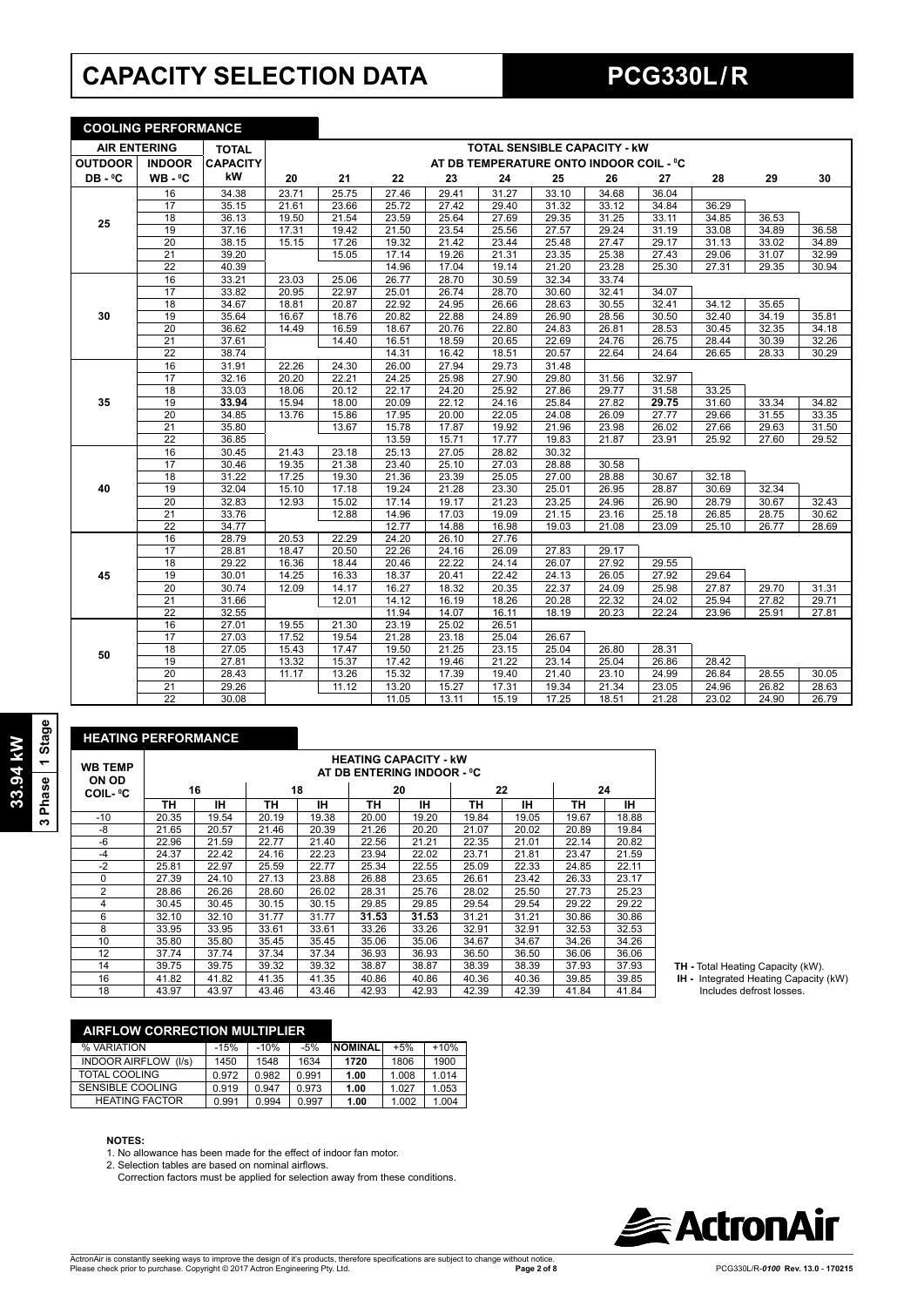# **INDOOR FAN DATA / FAN CURVE PCG330L / R**

|                |       | <b>EXTERNAL STATIC PRESSURE (Pa)</b> |       |      |       |      |       |      |       |      |                                |      |
|----------------|-------|--------------------------------------|-------|------|-------|------|-------|------|-------|------|--------------------------------|------|
| <b>AIRFLOW</b> | 50    |                                      | 100   |      | 150   |      | 200   |      | 250   |      | 300                            |      |
| (I/s)          | % PWM | W                                    | % PWM | W    | % PWM | W    | % PWM | W    | % PWM | W    | % PWM                          | w    |
| 1450           | 50    | 550                                  | 54    | 692  | 58    | 837  | 62    | 978  | 67    | 1144 | 75                             | 1328 |
| 1500           | 53    | 599                                  | 57    | 754  | 61    | 887  | 65    | 1044 | 70    | 1196 | 78                             | 1380 |
| 1550           | 55    | 660                                  | 59    | 793  | 64    | 948  | 68    | 1104 | 73    | 1262 | 80                             | 1431 |
| 1600           | 58    | 715                                  | 62    | 855  | 67    | 1005 | 71    | 1168 | 75    | 1306 | 84                             | 1497 |
| 1650           | 61    | 765                                  | 65    | 909  | 70    | 1065 | 74    | 1225 | 79    | 1389 | 90                             | 1570 |
| 1700           | 65    | 824                                  | 68    | 976  | 73    | 1128 | 77    | 1290 | 82    | 1469 | 95                             | 1631 |
| 1720           | 66    | 849                                  | 69    | 997  | 74    | 1151 | 79    | 1320 | 83    | 1486 | 97                             | 1677 |
| 1750           | 68    | 892                                  | 72    | 1040 | 76    | 1190 | 81    | 1361 | 86    | 1542 | 99                             | 1712 |
| 1800           | 71    | 950                                  | 74    | 1096 | 79    | 1261 | 84    | 1438 | 90    | 1619 |                                |      |
| 1850           | 74    | 998                                  | 78    | 1154 | 82    | 1328 | 88    | 1516 | 94    | 1712 | MOTOR /<br><b>BLOWER LIMIT</b> |      |
| 1900           | 77    | 1052                                 | 81    | 1236 | 86    | 1417 | 92    | 1608 | 99    | 1814 |                                |      |

#### **NOTES:**

**W** = Indoor Fan Power, Watts

Factory PWM Setting = 69 % PWM for 100 Pa.

- Data in the box indicates Factory Default Setting.







NOTES:

• LED will show PWM without %. Example: 69% PWM = 69 in LED. • LED adjustments are in 1 digit increment.



**PWM** = Pulse Width Modulation Setting, % PWM (Adjustable through CPI3-1 Board located in electrical panel).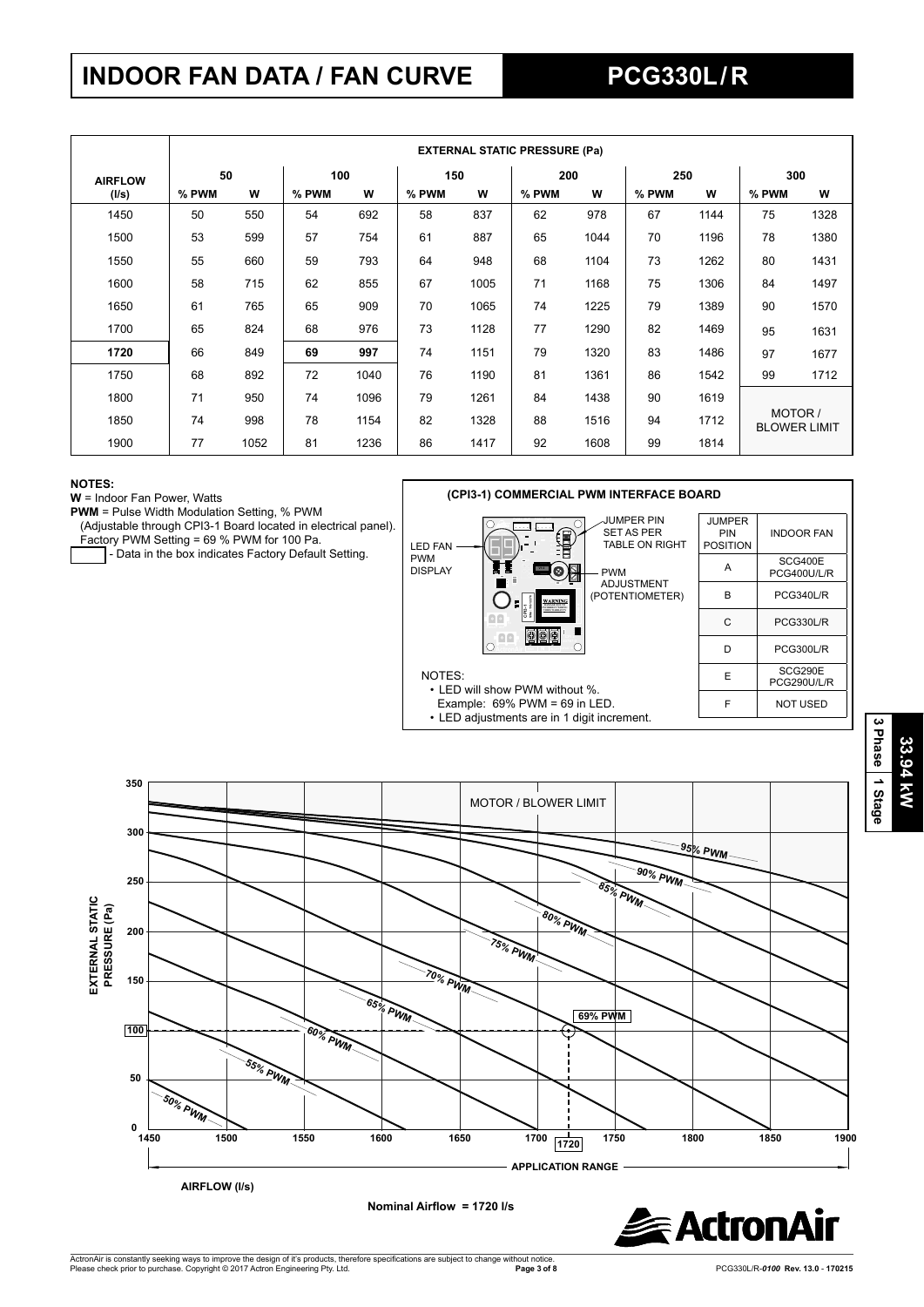## **UNIT DIMENSIONS PCG330L**

#### **Report AT A PACKAGE UNIT - WITH LEFT HAND AIR SUPPLY OPTION**



| UNIT MODEL NUMBER | <b>UNIT</b><br><b>WEIGHT</b> |       | <b>CORNER WEIGHTS (kg)</b> |      |           |      |           |  |  |  |  |
|-------------------|------------------------------|-------|----------------------------|------|-----------|------|-----------|--|--|--|--|
|                   | (kg)                         | LF    | <b>RF</b>                  | LR   | <b>RR</b> | LМ   | <b>RM</b> |  |  |  |  |
| <b>PCG330L</b>    | 480                          | 151.8 | 134.1                      | 54.3 | 46.6      | 46.6 | 46.6      |  |  |  |  |

### **MINIMUM SERVICE ACCESS CLEARANCES & AIRFLOW SPACE ALLOWANCES**



**PLEASE NOTE THAT UNDER ALL CIRCUMSTANCES, CONDENSER AIR MUST NOT RECIRCULATE BACK ONTO CONDENSER COIL. KEEP ALL CLEARANCES FREE OF ANY OBSTRUCTIONS**

| <b>STACKING OF UNITS</b>                                                                        |         |  |  |  |  |  |  |
|-------------------------------------------------------------------------------------------------|---------|--|--|--|--|--|--|
| ONE IN FRONT OF THE OTHER<br>SIDE BY SIDE<br>(DISTANCE BET. LF & RF)<br>(DISTANCE BET. LF & LR) |         |  |  |  |  |  |  |
| 1000 mm                                                                                         | 1000 mm |  |  |  |  |  |  |



ActronAir is constantly seeking ways to improve the design of it's products, therefore specifications are subject to change without notice.<br>Please check prior to purchase. Copyright © 2017 Actron Engineering Pty. Ltd.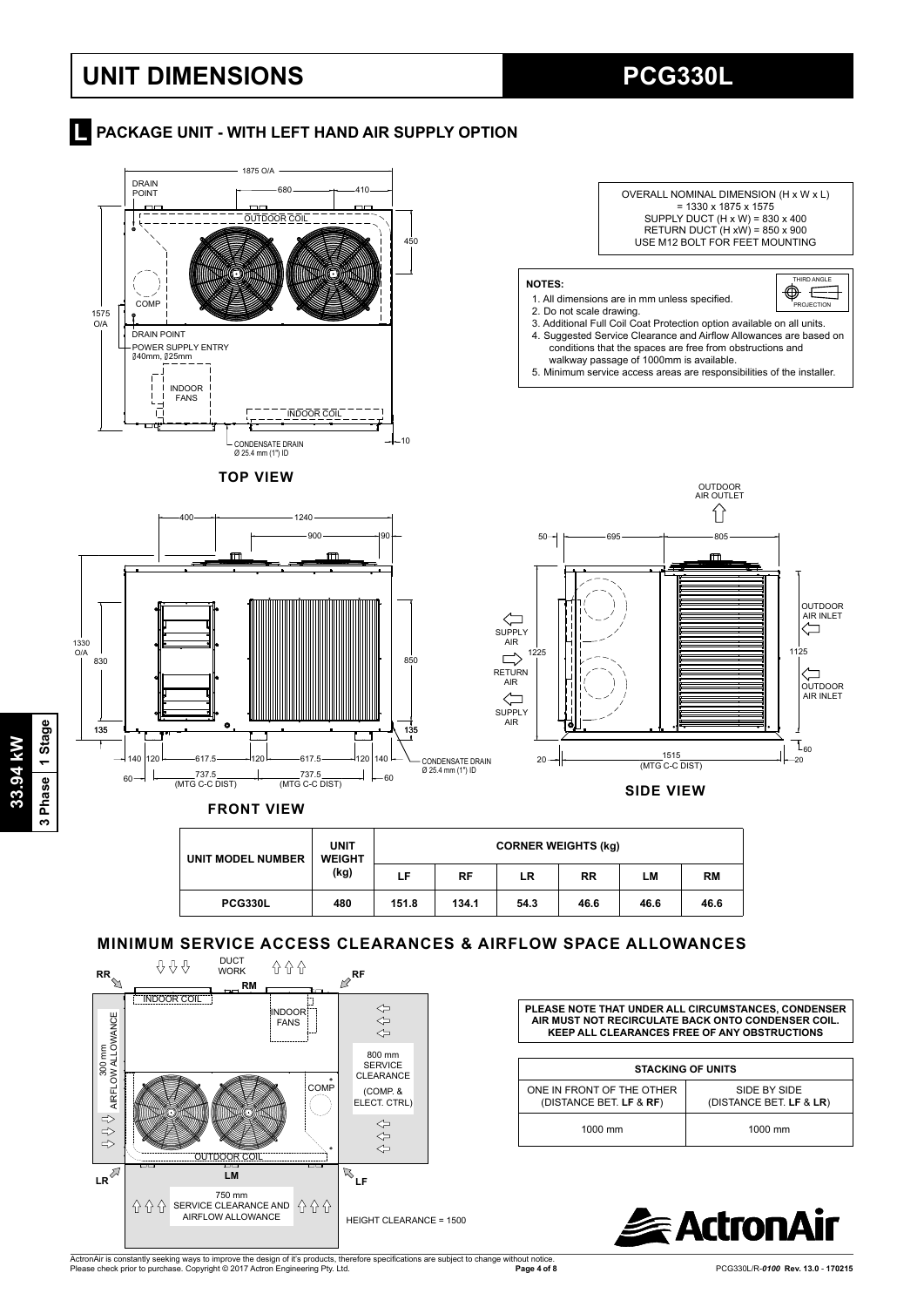## **UNIT DIMENSIONS PCG330R**

## **R** PACKAGE UNIT - WITH RIGHT HAND AIR SUPPLY OPTION







**FRONT VIEW**

| UNIT MODEL NUMBER | <b>UNIT</b><br><b>WEIGHT</b><br>(kg) |       | <b>CORNER WEIGHTS (kg)</b> |      |           |      |      |  |  |  |
|-------------------|--------------------------------------|-------|----------------------------|------|-----------|------|------|--|--|--|
|                   |                                      | LF    | RF                         | LR   | <b>RR</b> | LМ   | RM   |  |  |  |
| <b>PCG330R</b>    | 480                                  | 151.8 | 46.6                       | 54.3 | 134.1     | 46.6 | 46.6 |  |  |  |

#### **MINIMUM SERVICE ACCESS CLEARANCES & AIRFLOW SPACE ALLOWANCES**



**PLEASE NOTE THAT UNDER ALL CIRCUMSTANCES, CONDENSER AIR MUST NOT RECIRCULATE BACK ONTO CONDENSER COIL. KEEP ALL CLEARANCES FREE OF ANY OBSTRUCTIONS**

| <b>STACKING OF UNITS</b>                             |                                         |  |  |  |  |  |  |  |
|------------------------------------------------------|-----------------------------------------|--|--|--|--|--|--|--|
| ONE IN FRONT OF THE OTHER<br>(DISTANCE BET. LF & RF) | SIDE BY SIDE<br>(DISTANCE BET. LF & LR) |  |  |  |  |  |  |  |
| 1000 mm                                              | $1000$ mm                               |  |  |  |  |  |  |  |



ActronAir is constantly seeking ways to improve the design of it's products, therefore specifications are subject to change without notice.<br>Please check prior to purchase. Copyright © 2017 Actron Engineering Pty. Ltd.

**Page 5 of 8** PCG330L/R-*0100* **Rev. 13.0** - **170215**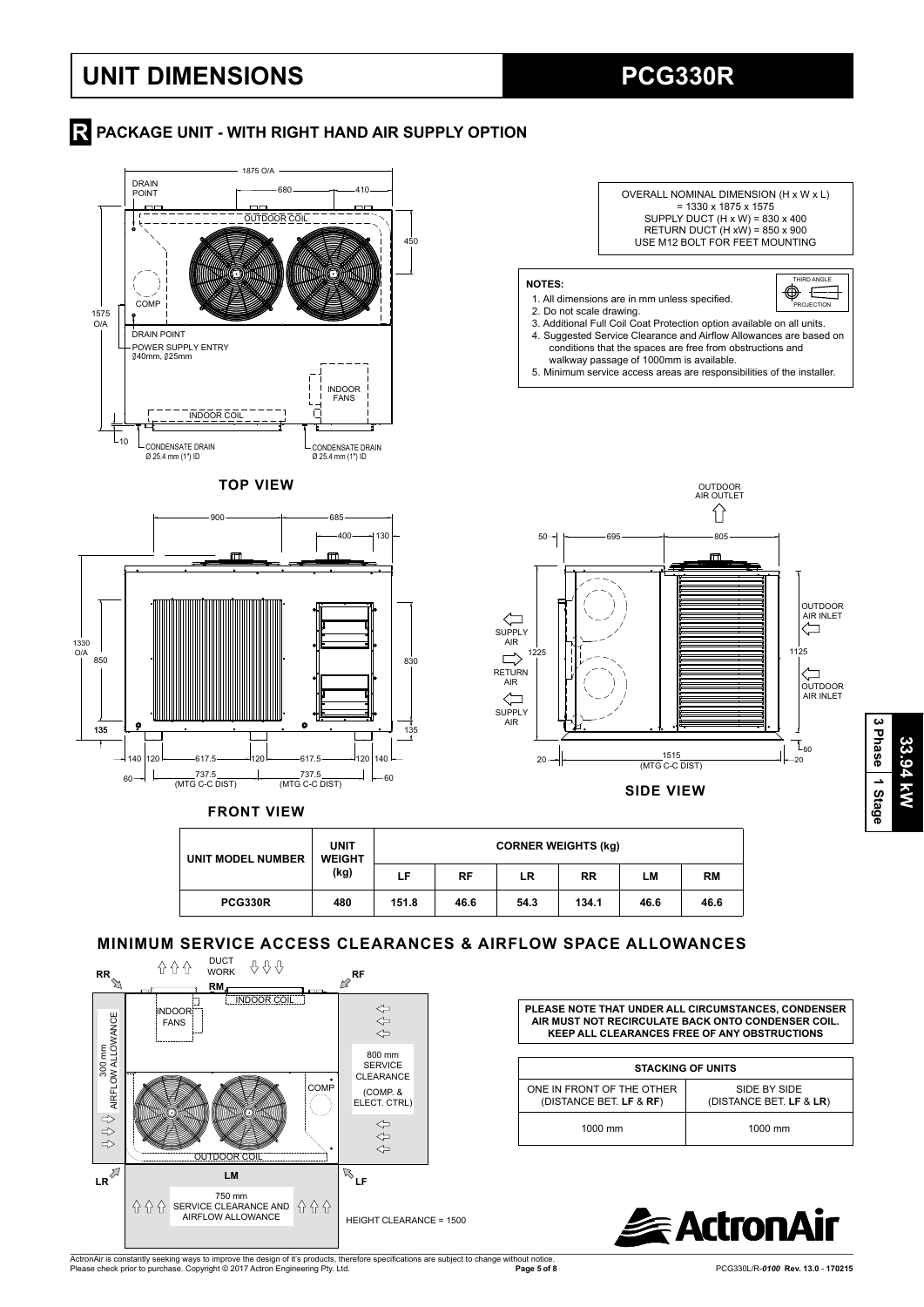## **Outdoor Radiated**

#### **Sound Power Level (SWL)**

| Fan Speed | Sound Power Level<br>dB(A) |      | Octave Band Centre Frequency (Hz), dB |      |      |      |      |      |  |  |  |
|-----------|----------------------------|------|---------------------------------------|------|------|------|------|------|--|--|--|
|           |                            | 125  | 250                                   | 500  | 1k   | 2k   | 4k   | 8k   |  |  |  |
| Low       | 75.8                       | 75.2 | 74.6                                  | 73.2 | 71.1 | 67.0 | 63.5 | 61.3 |  |  |  |
| High      | 79.8                       | 79.7 | 78.6                                  | 77.0 | 75.2 | 71.0 | 67.4 | 65.4 |  |  |  |

### **Indoor Outlet**

#### **Sound Power**

**Level (SWL)**

| <b>Airflow Setting</b> | Airflow<br>Li/s | Sound<br>Power Level<br>dB(A) |      | Octave Band Centre Frequency (Hz), dB |      |      |      |      |      |  |  |  |
|------------------------|-----------------|-------------------------------|------|---------------------------------------|------|------|------|------|------|--|--|--|
|                        |                 |                               | 125  | 250                                   | 500  | 1k   | 2k   | 4k   | 8k   |  |  |  |
| Nominal                | 1720            | 77.6                          | 74.2 | 72.1                                  | 73.3 | 72.8 | 70.7 | 68.4 | 62.7 |  |  |  |

### **OUTDOOR RADIATED INDOOR OUTLET**



## **NOTES:**

- 1. Radiated sound power levels are based on ISO 3743-2.
- 2. Outlet sound power levels are based on ISO 13347-2.



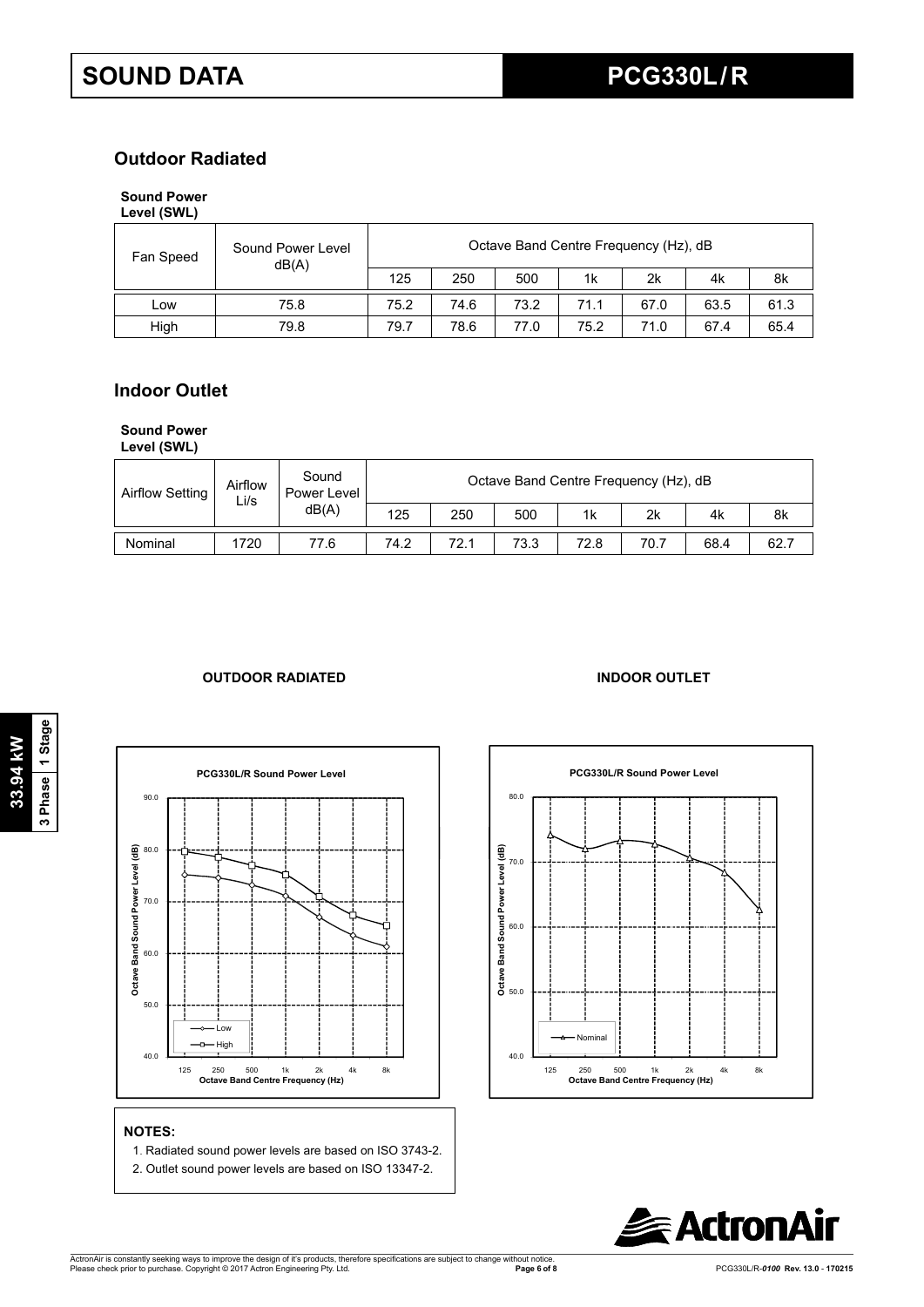# **SPECIFICATIONS PCG330L / R**

| <b>CONSTRUCTION</b>                                                                                                               |                                                                                    |                               | <b>COMPRESSOR</b>                                        |              |  |                                                                                      |                                                                                                                                                                               |
|-----------------------------------------------------------------------------------------------------------------------------------|------------------------------------------------------------------------------------|-------------------------------|----------------------------------------------------------|--------------|--|--------------------------------------------------------------------------------------|-------------------------------------------------------------------------------------------------------------------------------------------------------------------------------|
| <b>CABINET BASE</b>                                                                                                               | 1.9 mm Galvanised Steel                                                            |                               | NUMBER PER UNIT x TYPE                                   |              |  | 1 x Scroll (Hermetic)                                                                |                                                                                                                                                                               |
| CABINET TOP AND SIDES                                                                                                             | 0.9 - 1.6 mm ZA & Galv. Steel                                                      | <b>FULL LOAD AMPS</b><br>20.0 |                                                          |              |  |                                                                                      |                                                                                                                                                                               |
| <b>SURFACE FINISH</b>                                                                                                             | 65 microns                                                                         |                               | <b>LOCKED ROTOR AMPS</b>                                 |              |  | 118.0                                                                                |                                                                                                                                                                               |
|                                                                                                                                   | <b>Baked Polyester Powder Coat</b>                                                 |                               | STARTING METHOD                                          |              |  |                                                                                      | D.O.L. (optional soft starter)                                                                                                                                                |
| <b>INSULATION</b>                                                                                                                 |                                                                                    |                               | <b>REFRIGERATION SYSTEM</b>                              |              |  |                                                                                      |                                                                                                                                                                               |
| <b>TYPE</b>                                                                                                                       | 10 mm Foil Faced Polyethylene                                                      |                               | <b>REFRIGERANT TYPE</b>                                  |              |  | <b>R-410A</b>                                                                        |                                                                                                                                                                               |
|                                                                                                                                   | 20 mm Expanded Polystyrene                                                         |                               | <b>EXPANSION CONTROL</b>                                 |              |  | <b>Direct Expansion Orifice</b>                                                      |                                                                                                                                                                               |
| <b>SOUND LEVEL * dB(A)</b>                                                                                                        |                                                                                    |                               | FACTORY CHARGE (grams)                                   |              |  | 12,600                                                                               |                                                                                                                                                                               |
| SOUND PRESS. - Low / High                                                                                                         | 58.8 / 62.8 @ 3m Distance                                                          |                               |                                                          |              |  |                                                                                      |                                                                                                                                                                               |
| SOUND POWER LEVEL - Low / High                                                                                                    | 75.8 / 79.8                                                                        |                               | <b>FILTER DRIER</b><br><b>CONNECTION SIZE &amp; TYPE</b> |              |  |                                                                                      | 15.9 mm (7/8") ODF Soldered Bi-Flow                                                                                                                                           |
| * Sound data are based on outdoor fan's manufacturer sound level data.                                                            |                                                                                    |                               | FACTORY SUPPLIED / FITTED                                |              |  | No                                                                                   |                                                                                                                                                                               |
| <b>ELECTRICAL</b>                                                                                                                 |                                                                                    |                               |                                                          |              |  | See Installation Section for complete Filter Drier specifications.                   |                                                                                                                                                                               |
| POWER SUPPLY - 50 Hz                                                                                                              | 400 Volts x 3 Phase + Neutral                                                      |                               |                                                          |              |  |                                                                                      |                                                                                                                                                                               |
| VOLTAGE RANGE (min - max)                                                                                                         | 380V - 440V                                                                        |                               | <b>PROTECTION DEVICES</b>                                |              |  |                                                                                      |                                                                                                                                                                               |
| FULL LOAD AMPS * - Phase 1                                                                                                        | 34.4                                                                               |                               | HIGH PRESSURE CUTOUT SWITCH                              |              |  |                                                                                      | Nonadjustable (Automatic Reset)                                                                                                                                               |
| FULL LOAD AMPS * - Phase 2 & 3                                                                                                    | 19.5 & 20.5                                                                        |                               | LOW PRESSURE CUTOUT SWITCH                               |              |  |                                                                                      | Nonadjustable (Automatic Reset)                                                                                                                                               |
| <b>RATED LOAD AMPS**</b>                                                                                                          | 27.6                                                                               |                               | COMPRESSOR MOTOR TEMP.                                   |              |  | Internal Thermal Cut-Out                                                             |                                                                                                                                                                               |
| APPROX. STARTING AMPS                                                                                                             | 118.0                                                                              |                               | <b>INDOOR FAN OVERLOAD</b>                               |              |  | Internal Thermal Cut-Out                                                             |                                                                                                                                                                               |
| <b>IP RATING</b>                                                                                                                  | <b>IP44</b>                                                                        |                               | OUTDOOR FAN OVERLOAD                                     |              |  | Internal Thermal Cut-Out                                                             |                                                                                                                                                                               |
| IMPORTANT - The local electricity authority may require limits on starting current and                                            |                                                                                    |                               | <b>SUMP HEATER WATTS</b>                                 |              |  |                                                                                      | 50.0 W during Comp. Off Cycle                                                                                                                                                 |
| voltage drop, please check prior to purchase.                                                                                     |                                                                                    |                               | <b>ELECTRIC CONTROLS</b>                                 |              |  |                                                                                      |                                                                                                                                                                               |
|                                                                                                                                   | * Full Load Amps are based on compressor and fan motor's maximum expected current. |                               | DEFROST METHOD                                           |              |  | Reverse Cycle                                                                        |                                                                                                                                                                               |
| ** Rated Load Amps are measured and tested in accordance with AS/NZS3823.1.2.                                                     |                                                                                    | <b>DEFROST TYPE</b>           |                                                          |              |  | <b>Adaptive Demand Defrost</b>                                                       |                                                                                                                                                                               |
| <b>CABLE SIZE &amp; CIRCUIT BREAKER SIZE</b><br>Suggested minimum cable size should be used as a guide only, refer to AS/NZS 3000 |                                                                                    |                               | CONTROL CIRCUIT BREAKER                                  |              |  | 16.0 Amps                                                                            |                                                                                                                                                                               |
| "Australian/New Zealand Wiring Rules" for more details.                                                                           |                                                                                    |                               | C7-4 FIELD CONTROL WIRING                                |              |  |                                                                                      | 2 Core 14 / 0.20 Screened Cable                                                                                                                                               |
| CABLE SIZE (MAIN LINE)                                                                                                            | 10.0mm <sup>2</sup> (SUGGESTED MINIMUM)                                            |                               | OPERATING RANGE                                          |              |  |                                                                                      |                                                                                                                                                                               |
| CIRCUIT BREAKER SIZE - AMPS                                                                                                       | 40.0                                                                               |                               |                                                          |              |  |                                                                                      | It is essential that the unit is correctly sized for the application and operates within its                                                                                  |
| <b>OUTDOOR COIL</b>                                                                                                               |                                                                                    |                               |                                                          |              |  | recommended range of operating conditions as shown below.                            |                                                                                                                                                                               |
| <b>TUBE TYPE</b>                                                                                                                  | Copper - Rifle Bore                                                                |                               | <b>MODE</b>                                              | <b>RANGE</b> |  | <b>INDOOR</b><br><b>AIR INTAKE</b>                                                   | <b>OUTDOOR</b><br><b>AIR INTAKE</b>                                                                                                                                           |
| <b>FIN TYPE</b>                                                                                                                   | Aluminium - Wave                                                                   |                               |                                                          |              |  | <b>TEMPERATURE</b>                                                                   | <b>TEMPERATURE</b>                                                                                                                                                            |
| FACE AREA (m sqr)                                                                                                                 | 2.50                                                                               | Cooling                       |                                                          | Max.         |  | 30°C DB / 22°C WB                                                                    | 50°C DB                                                                                                                                                                       |
| FIN SPACING (per m)                                                                                                               | 472                                                                                |                               |                                                          | Min.         |  | 20°C DB / 16°C WB                                                                    | 15°C DB                                                                                                                                                                       |
| <b>COIL COATING</b>                                                                                                               | <b>Blue Epoxy Coat Coil Fin Protection</b>                                         | Heating                       |                                                          | Max.         |  | $24^{\circ}$ CDB                                                                     | 19.5°C DB / 18°C WB                                                                                                                                                           |
| <b>ROWS</b>                                                                                                                       | ---                                                                                |                               |                                                          | Min.         |  | 16°C DB                                                                              | $-10^{\circ}$ C WB                                                                                                                                                            |
| <b>OUTDOOR FAN</b>                                                                                                                |                                                                                    |                               |                                                          |              |  | IMPORTANT - For low ambient cooling use option S. Lower ambient available            | on request. Contact your nearest ActronAir office for more details.                                                                                                           |
| NUMBER OF FANS x TYPE                                                                                                             | 2 x Axial                                                                          |                               |                                                          |              |  |                                                                                      | Max. 29 °C DB / 19 °C WB 50 °C DB                                                                                                                                             |
| NUMBER OF BLADES PER FAN                                                                                                          | 4                                                                                  | Low                           | Option S                                                 | Min.         |  | 20°C DB / 15°C WB                                                                    | 5℃ DB                                                                                                                                                                         |
| DIAMETER (mm)                                                                                                                     | 560                                                                                | Ambient<br>Cooling            | On                                                       | Max.         |  | 29°C DB / 19°C WB                                                                    | 50°C DB                                                                                                                                                                       |
| <b>OUTPUT KW</b>                                                                                                                  | 0.37                                                                               |                               | Request                                                  | Min.         |  | 20°C DB / 15°C WB                                                                    | $-5^{\circ}$ C DB                                                                                                                                                             |
| MOTOR TYPE / DRIVE TYPE                                                                                                           | 6 Pole External Rotor / Direct Drive                                               |                               |                                                          |              |  |                                                                                      |                                                                                                                                                                               |
| FAN SPEED CONTROL                                                                                                                 | 2 Speed via Capacitor                                                              |                               | <b>AIR FILTERS</b>                                       |              |  |                                                                                      |                                                                                                                                                                               |
| The standard type outdoor fans fitted to this unit will accept up to 5Pa of<br>external static resistance.                        |                                                                                    |                               | return air grille and the unit.-                         |              |  |                                                                                      | All return air including fresh air must have adequate filters supplied and fitted by the<br>installing contractor. Filters must be located in accessible location between the |
| <b>INDOOR COIL</b>                                                                                                                |                                                                                    |                               |                                                          |              |  | ActronAir <sup>®</sup> does not supply or make any provisions for return air filter. |                                                                                                                                                                               |
| <b>TUBE TYPE</b>                                                                                                                  | Copper - Rifle Bore                                                                |                               |                                                          |              |  |                                                                                      |                                                                                                                                                                               |
| <b>FIN TYPE</b>                                                                                                                   | Aluminium - Louvre                                                                 |                               |                                                          |              |  |                                                                                      |                                                                                                                                                                               |
| FACE ARE (m sqr)                                                                                                                  | 0.864                                                                              |                               |                                                          |              |  |                                                                                      |                                                                                                                                                                               |
| FIN SPACING (per m)                                                                                                               | 472                                                                                |                               |                                                          |              |  |                                                                                      |                                                                                                                                                                               |
| <b>COIL COATING</b>                                                                                                               | Blue Epoxy Coat Coil Fin Protection                                                |                               |                                                          |              |  |                                                                                      |                                                                                                                                                                               |
| <b>ROWS</b>                                                                                                                       |                                                                                    |                               |                                                          |              |  |                                                                                      |                                                                                                                                                                               |
|                                                                                                                                   |                                                                                    |                               |                                                          |              |  |                                                                                      |                                                                                                                                                                               |
| <b>INDOOR FAN</b>                                                                                                                 |                                                                                    |                               |                                                          |              |  |                                                                                      |                                                                                                                                                                               |
| NUMBER OF FANS x TYPE                                                                                                             | 2 x Centrifugal EC Fan                                                             |                               |                                                          |              |  |                                                                                      |                                                                                                                                                                               |
| DIAMETER / WIDTH (mm)                                                                                                             | 270 x 270                                                                          |                               |                                                          |              |  |                                                                                      |                                                                                                                                                                               |
| OUTPUT kW / INPUT kW                                                                                                              | 1.12 / 1.44                                                                        |                               |                                                          |              |  |                                                                                      |                                                                                                                                                                               |
| MOTOR TYPE / DRIVE TYPE                                                                                                           | Variable Speed EC Motor / Direct                                                   |                               |                                                          |              |  |                                                                                      |                                                                                                                                                                               |

**3 Phase**

 **1 Stage**